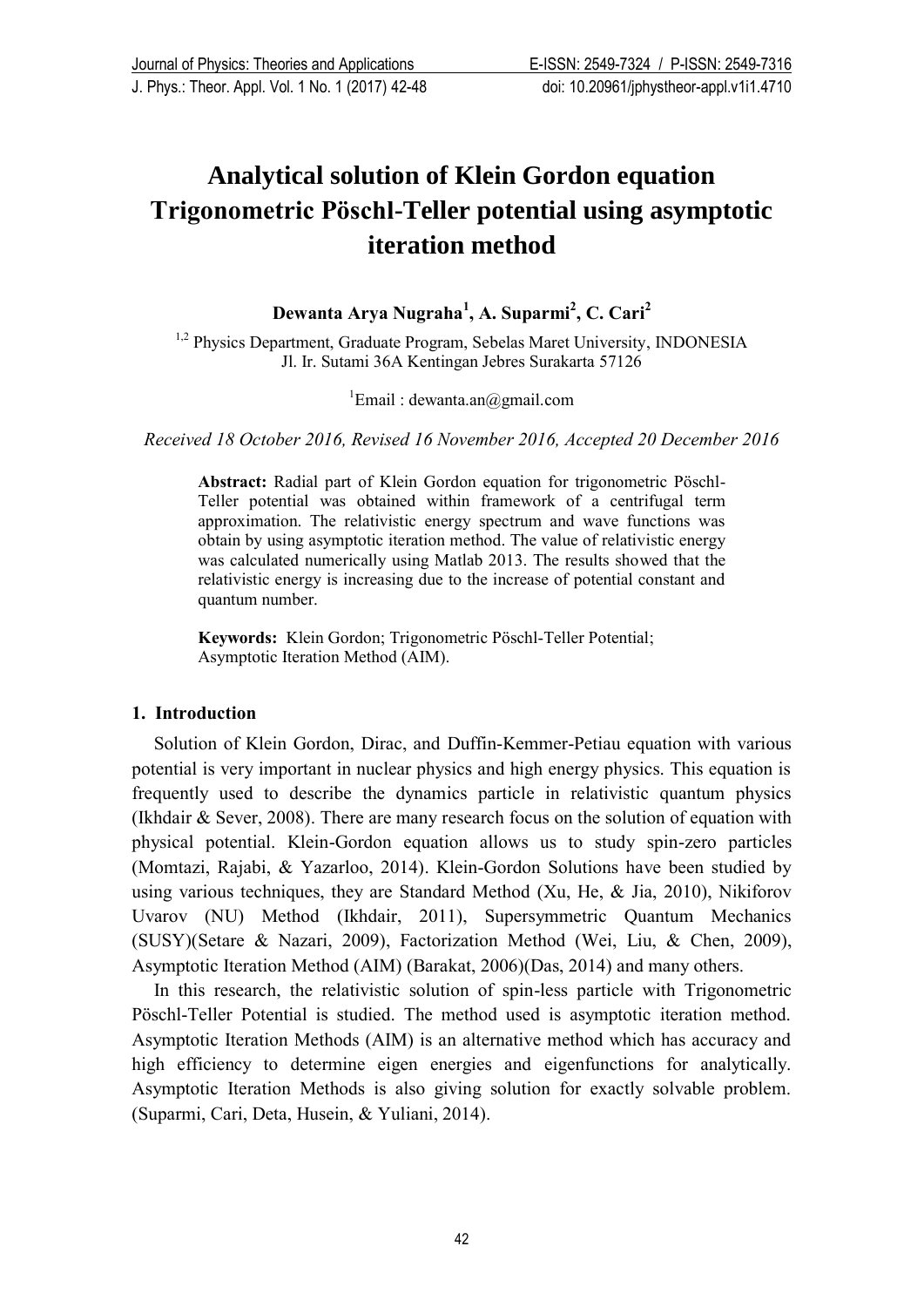## **2. Klein Gordon Equation**

The equation of time independent KG with vector  $V(r)$  and scalar  $S(r)$  potentials, where spinless particle is describing with  $r = |\mathbf{r}|$  which can be written as (Bayrak & Boztosun, 2006; Qiang & Dong, 2007)

$$
\begin{aligned}\n&\text{iang & Dong, 2007)}\\
\left\{\frac{d^2}{dr^2} + \frac{1}{\hbar^2 c^2} \Big[ \big(E - V(r)\big)^2 - \big(Mc^2 + S(r)\big)^2 \Big] \right\} \psi(\mathbf{x}) = 0,\n\end{aligned} \tag{1}
$$

and

$$
\psi(x) = R_{\ell}(r) Y_{j,m}^{\ell}(\theta, \varphi), \qquad (2)
$$

*E* and *M* express the Klein Gordon energy and mass. And then **x** is vector dimensional of position. The radial part wave function  $R_r(r)$  is define as

$$
R_{\ell}(r) = \frac{F(r)}{r},\tag{3}
$$

For limit non-trivial nonrelativistic result for case  $S = V$ , we get a potential function 2*V* and not *V*. in nonrelativistic limit, the interaction of potential is become V and not 2V. That is why equation (1) can be reduced into radial part of 3-Dimensional Klein Gordon equation. (in the relativistic atomic units  $\hbar = c = 1$ )(Alhaidari, Bahlouli, & Al-Hasan, 2006),

$$
\frac{d^2}{dr^2}\psi(x) + \left[E^2 - M^2 - (E + M)V(r)\right]\psi(x) = 0,
$$
\n(4)

### **3. Asymptotic Iteration Method (AIM)**

Asymptotic Iteration Method (AIM) is one of alternative method which has high efficiency and accuracy to determine eigenenergy and eigenfunction. Asymptotic Iteration Method is also giving exactly solvable problem solution (Pramono, Suparmi, & Cari, 2016).

$$
y_n''(x) = \lambda_0(x) y_n'(x) + s_0(x) y_n(x)
$$
 (5)

with  $\lambda_0(x) \neq 0$  and prime denoted derivation respect to *x*. *n* Parameter is the radial quantum number. Variable  $\lambda_0(x)$  and  $s_0(x)$  are differentiable. Equation (4) is differentiated to *x* to get the solution, and we get<br>  $y_n''(x) = \lambda_1(x) y_n'(x) + s_1(x) y_n(x)$ 

$$
y_n''(x) = \lambda_1(x) y_n'(x) + s_1(x) y_n(x)
$$
 (6)

where

$$
\lambda_1(x) = \lambda_0'(x) + s_0(x) + \lambda_0^2(x)
$$
 (7)

$$
s_1(x) = s_0'(x) + s_0(x)\lambda_0(x)
$$
 (8)

In this case  $\lambda_0(x) \neq 0$  and  $s_0(x)$  is function of  $C \infty$  (coefficient of differential equation). Asymptotic Iteration Method can be applied exactly for different problem if the wave function is known and fulfill the boundaries of condition zero (0) and infinite  $(\infty)$ .

Equation (5) can be simply iterated until  $(k+1)$  and  $(k+2)$ ,  $k = 1, 2, 3, ...$  then the result become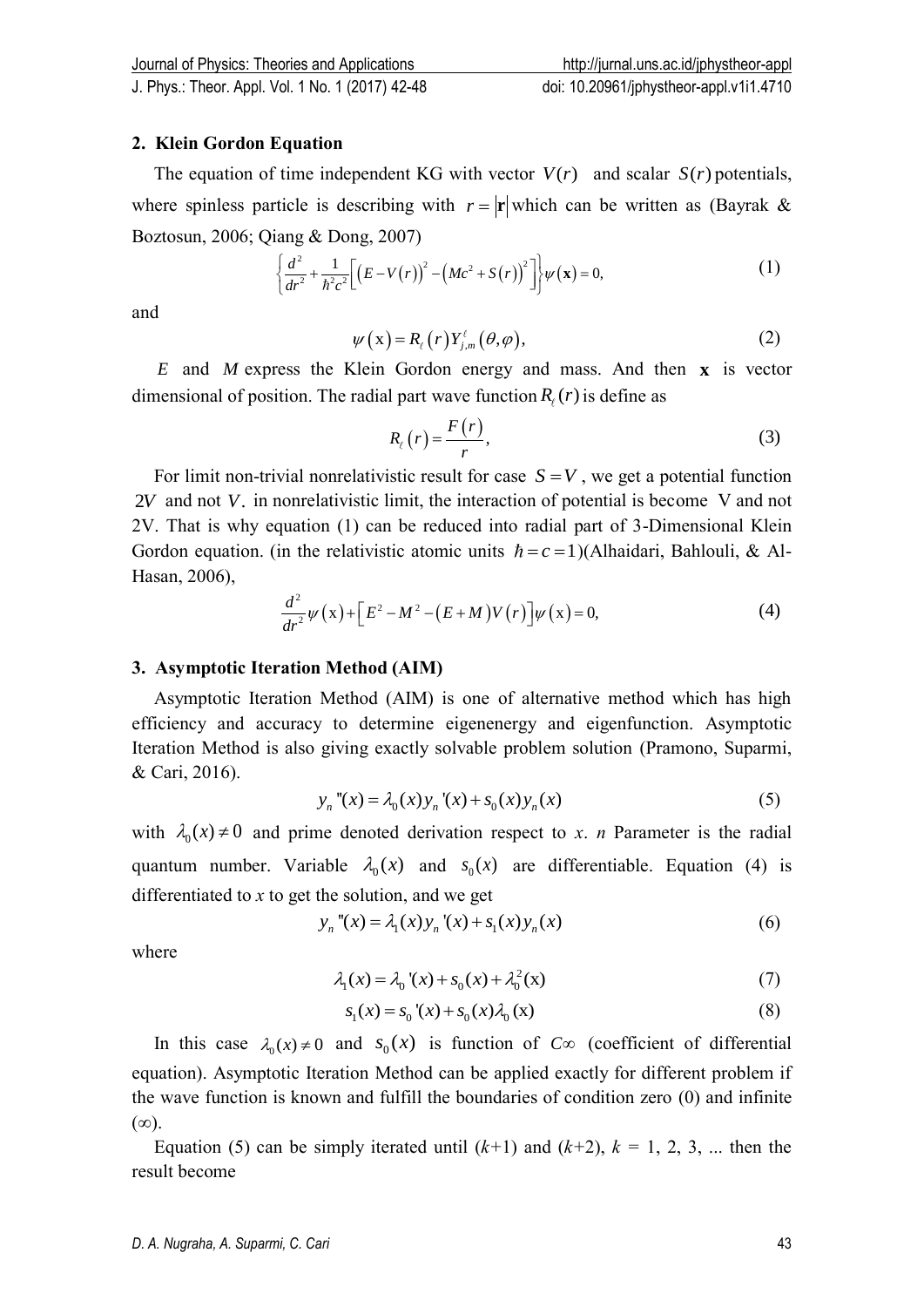$$
y_n^{k+1}(x) = \lambda_{k-1}(x) y_n'(x) + s_{k-1}(x) y_n(x)
$$
\n(9)

$$
y_n^{k+2}(x) = \lambda_k(x) y_n'(x) + s_k(x) y_n(x)
$$
\n(10)

where

$$
\lambda_{k}(x) = \lambda_{k-1}'(x) + s_{k-1}(x) + \lambda_{0}(x)\lambda_{k-1}(x)
$$
\n(11)

$$
s_k(x) = s_{k-1}'(x) + s_0(x)\lambda_{k-1}(x)
$$
\n(12)

Which call as recurrence relation. Eigen value can be found using the following equation

$$
\Delta_k(x) = \lambda_k(x) s_{k-1}(x) - \lambda_{k-1}(x) s_k(x) = 0
$$
\n(13)

 $y_n^{(n)}(x) = \lambda_n(x) y'_n(x) + x_n(x) y_n(x)$  (9)<br>
where<br>
where<br>
where<br>  $\lambda_n(x) = \lambda_n(x) + \lambda_n(x) + \lambda_n(x) \lambda_n(x)$  (11)<br>
which call as  $\tau_n(x) = \lambda_n(x) + \lambda_n(x) + \lambda_n(x) \lambda_n(x)$  (12)<br>
Which call as recurrence relation. Hogen value can be found using the follo With  $k = 1, 2, 3, ...$  is iteration number and *n* is the quantum number for radial part. Equation (5) is the linear homogenous equation in the second orde which can be solved

by comparing it with the second order of linear equation as follows (Sari, *et al.*, 2015)  

$$
y''(x) = 2\left(\frac{ax^{N+1}}{1-bx^{N+2}} - \frac{t+1}{x}\right)y'(x) - \frac{wx^N}{1-bx^{N+2}}y(x)
$$
(14)

where

$$
\sigma = \frac{2t + N + 3}{N + 2}, \qquad \rho = \frac{(2t + 1)b + 2a}{(N + 2)b} \tag{15}
$$

The wave function of equation (4) is determined using the follows equation<br>  $y_n(x) = (-1)^n C_2(N+2)^n (\sigma)_{n/2} F_1(-n, \rho + n; \sigma; bx^{N+2})$ 

$$
y_n(x) = (-1)^n C_2 (N+2)^n (\sigma)_{n \, 2} F_1(-n, \rho + n; \sigma; bx^{N+2})
$$
\n(16)

#### **4. Result**

The Pӧschl Teller Potential is define as (Xu- Yang Liu, 2010)

$$
V(r) = \left(\frac{\kappa(\kappa - 1)}{\sin^2 \alpha r} + \frac{\eta(\eta - 1)}{\cos^2 \alpha r}\right)
$$
(17)

Equation (5) is substitute with equation 
$$
(2-4, 19)
$$
, and the result is  
\n
$$
\left\{\frac{d^2}{dr^2} + E^2 - M^2 - (E+M) \times \left(\frac{\kappa(\kappa-1)}{\sin^2 \alpha r} + \frac{\eta(\eta-1)}{\cos^2 \alpha r}\right) - \frac{l(l+1)}{r^2}\right\} F(r) = 0
$$
\n(18)

By using the centrifugal term approximation for  $\alpha r \ll 1$ , then  $\frac{1}{r^2} \approx \frac{\alpha^2}{r^2}$  $2 - \sin^2$ 1  $r^2$ <sup>-</sup> sin<sup>2</sup>  $\alpha r$  $\alpha$ In the centrifugal term approximation for  $\alpha r \ll 1$ , then  $\frac{1}{r^2} \approx \frac{\alpha}{\sin^2 \alpha r}$  is substitute<br>
tion (18), we get<br>  $\frac{d^2}{dr^2} - \frac{\alpha^2}{\sin^2 \alpha r} \left\{ \frac{\kappa(\kappa-1)(E+M)}{\alpha^2} - l(l+1) \right\} + \frac{\eta(\eta-1)}{\cos^2 \alpha r} (E+M) + (E^2 - M^2) \Bigg] F(r)$ 

in equation (18), we get  
\n
$$
\int d^2 \alpha^2 \left[ \kappa (\kappa - 1)(E + M) \right] \eta (\eta - 1)
$$

\n The sum of the central number of terms of the first term is given by:\n 
$$
\frac{\partial}{\partial t} \sin^2 \alpha t = \frac{\alpha^2}{\sin^2 \alpha t} = \frac{1}{\sin^2 \alpha t}
$$
\n The sum of the first term is given by:\n  $\left[ \frac{d^2}{dr^2} - \frac{\alpha^2}{\sin^2 \alpha t} \left\{ \frac{\kappa(\kappa - 1)(E + M)}{\alpha^2} - l(l + 1) \right\} + \frac{\eta(\eta - 1)}{\cos^2 \alpha t} (E + M) + \left( E^2 - M^2 \right) \right] F(r) = 0$ \n (19)\n

let

$$
A = \frac{\kappa(\kappa - 1)(E + M)}{\alpha^2} - l(l + 1)
$$
\n(20)

$$
B = \frac{\eta(\eta - 1)(E + M)}{\alpha^2} \tag{21}
$$

$$
E_s = \frac{\left(E^2 - M^2\right)}{\alpha^2} \tag{22}
$$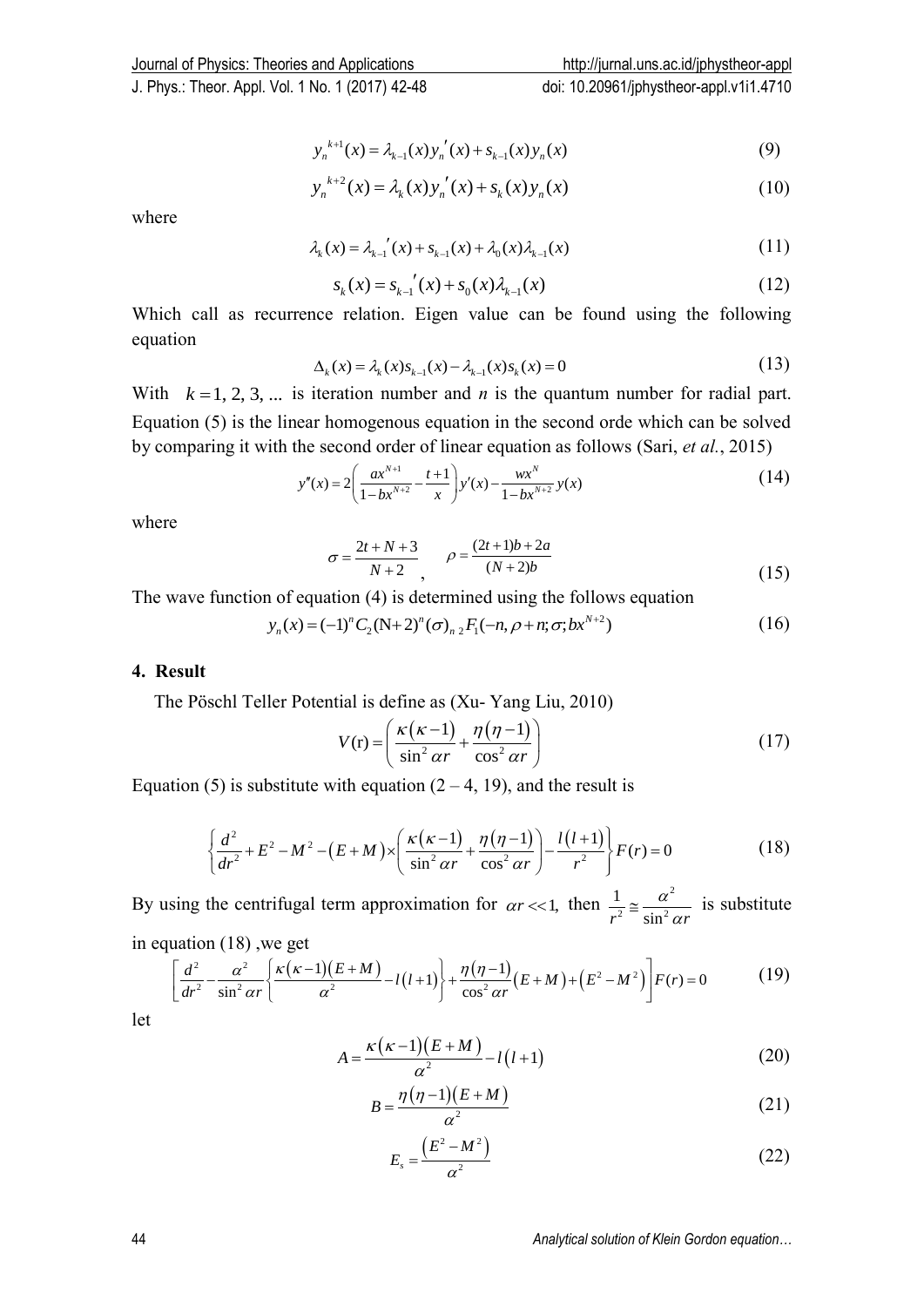Equation (19) become

$$
\frac{d^2 F(r)}{dr^2} - \frac{A\alpha^2}{\sin^2 \alpha r} F(r) - \frac{B\alpha^2}{\cos^2 \alpha r} F(r) + E_s \alpha^2 F(r) = 0
$$
\n(23)

Equation (23) can be solve by letting  $\cos^2 \alpha r = z$ , then the result is

$$
dr^{2} \sin^{2} ar^{F(r)} \cos^{2} ar^{F(r)+L_{s}^{2}} \sin F(r)-0
$$
\n
$$
\ln (23) \text{ can be solve by letting } \cos^{2} ar = z, \text{ then the result is}
$$
\n
$$
z(1-z) \frac{\partial^{2} F(r)}{\partial z^{2}} + \left(\frac{1}{2} - z\right) \frac{\partial F(r)}{\partial z} + \frac{A}{4(1-z)} F(r) + \frac{B}{4z} F(r) - \frac{E_{s}}{4} F(r) = 0
$$
\n
$$
(24)
$$

Equation (24) is hypergeometric differential equation which have to differentiate to second orde differential equation in AIM form. Let

$$
F(z) = z^{\delta} \left(1 - z\right)^{\gamma} f_{n_r}(z) \tag{25}
$$

equation (24) is substitute with equation (25), and the result is

$$
F(z) = z^{2} (1-z) J_{n_{r}}(z)
$$
\n(23)  
\n24) is substitute with equation (25), and the result is  
\n
$$
z(1-z) f_{n_{r}}^{n}(z) + \left\{ 2\delta - (2\delta + 2\gamma + 1)z + \frac{1}{2} \right\} f_{n_{r}}^{n}(z) +
$$
\n
$$
\left\{ \frac{4\delta(\delta - 1) + 2\delta + B}{4z} + \frac{4\gamma(\gamma - 1) + 2\gamma + A}{4(1-z)} - \delta^{2} - 2\delta\gamma - \gamma^{2} - \frac{E_{s}}{4} \right\} f_{n_{r}}(z) = 0
$$
\n(26)

Let us consider

$$
B = -4\delta^2 + 2\delta
$$
  
\n
$$
A = -4\gamma^2 + 2\gamma
$$
\n(27)

Equation (27) is inserted into equation (26), we get  
\n
$$
f''_{n_r}(z) = \frac{(2\delta + 2\gamma + 1)z - (2\delta + \frac{1}{2})}{z(1-z)} f'_{n_r}(z) + \frac{(\delta + \gamma)^2 + \frac{E_s}{4}}{z(1-z)} f_{n_r}(z) = 0
$$
\n(28)

The AIM type equation (28) is compared with equation (5), thus<br> $(2\delta + 2\gamma + 1)z - (2\delta + 1)$ 

$$
\lambda_0 = \frac{(2\delta + 2\gamma + 1)z - \left(2\delta + \frac{1}{2}\right)}{z(1-z)}
$$
(29)

$$
s_0(z) = \frac{(\delta + \gamma)^2 + \frac{E_s}{4}}{z(1 - z)}
$$
(30)

From equation  $(11 - 13)$ , we get the general eigen value from equation (28) as follows

$$
E_{sn} = -4(\delta + \gamma + n)^2 \tag{31}
$$

with

$$
E_{sn} = \frac{\left(E_n^2 - M^2\right)}{\alpha^2} \tag{32}
$$

$$
\delta = \frac{1}{4} + \frac{1}{2} \sqrt{\frac{1}{4} - B} \tag{33}
$$

$$
\gamma = \frac{1}{4} + \frac{1}{2} \sqrt{\frac{1}{4} - A} \tag{34}
$$

where  $E_n$  in equation (32) is the eigen value and *n* is the radial quantum number,  $n = 0,1,2,...$  By inserting equation  $(20 - 21, 32 - 34)$  into equation (31) the relativistic energy equation is determined as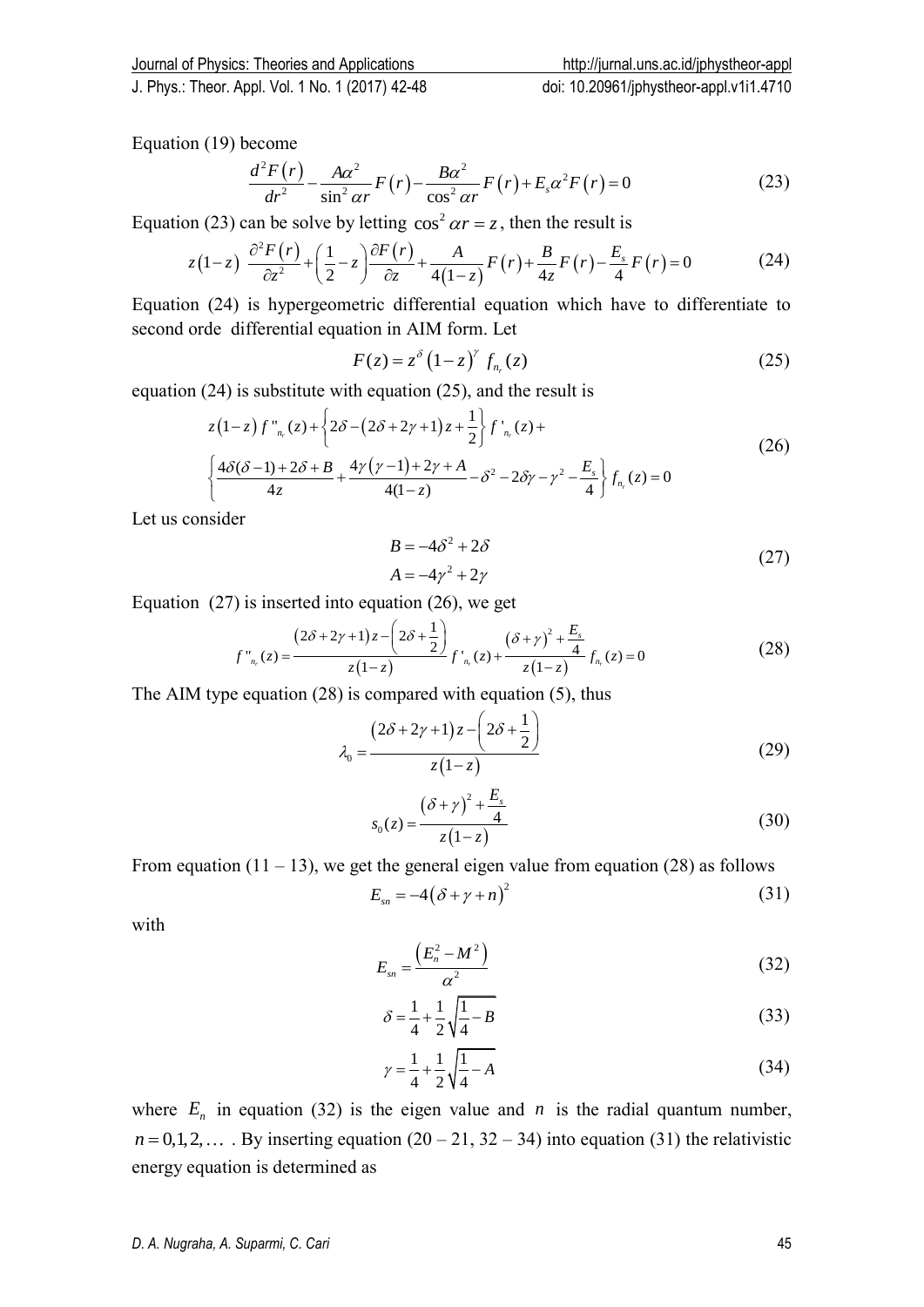: Theor. Appl. Vol. 1 No. 1 (2017) 42-48  
doi: 10.20961/jphystheor-applystheor-apply.111.4710  

$$
(M^2 - E^2) = \alpha^2 \times \left\{ 2n + 1 + \sqrt{\frac{1}{4} - \frac{\kappa(\kappa - 1)(E + M)}{\alpha^2}} - l(l+1) + \sqrt{\frac{1}{4} - \frac{\eta(\eta - 1)(E + M)}{\alpha^2}} \right\}^2
$$
(35)

| $\boldsymbol{n}$ | $\kappa = \eta = 1.5$ | $\kappa = \eta = 2$ | $\kappa = \eta = 2.5$ |
|------------------|-----------------------|---------------------|-----------------------|
| $\theta$         | 2.9075683             | 8.5471005           | 15.7490201            |
| 1                | 3.7012565             | 9.0380661           | 16.1007231            |
| $\mathcal{D}$    | 4.2900391             | 9.6599034           | 16.6538691            |
| 3                | 4.7787731             | 10.2737006          | 17.2828748            |
| 4                | 5.2052211             | 10.8529416          | 17.9271330            |
| 5                | 5.5882218             | 11.3962139          | 18.5621132            |

**Tabel 1.** Relativistic Energy  $E_n$  (eV) with  $M = 1$  eV and  $\alpha = l = 1$ 

$$
f_n(z) = (-1)^n C_2 (1)^n (2\delta + \frac{1}{2})_n \times {}_{2}F_1(-n, 2\delta + 2\gamma + 1 + n, 2\delta + \frac{1}{2}, z)
$$
 (37)

$$
f_n(z) = (-1)^{r} C_2(1) \left(2\delta + \frac{1}{2}\right)_n \times {}_2F_1\left(-n, 2\delta + 2\gamma + 1 + n, 2\delta + \frac{1}{2}, z\right) \tag{37}
$$
  
By inserting equation (37) to  $F_{n_r}(z) = (z)^{\delta} (1-z)^{r} f_{n_r}(z)$ , we get  

$$
F_n(z) = (z)^{\delta} (1-z)^{r} f_{n_r}(z) (-1)^{n_r} \times C'(1)^{n_r} \left(2\delta + \frac{1}{2}\right)_{n_r} \times {}_2F_1\left(-n_r, 2\delta + 2\gamma + 1 + n_r, 2\delta + \frac{1}{2}, z\right) \tag{38}
$$

**Table 2.** Wave function for  $n = 0,1,2$ 

|                |                                                                                                                                                          |                                  |                                                                    |                                                                                       | <b>Tabel 1.</b> Relativistic Energy $E_n$ (eV) with $M = 1$ eV and $\alpha = l = 1$                                                                                                                                                                                                                                                                                                                                                                                                                                                      |      |
|----------------|----------------------------------------------------------------------------------------------------------------------------------------------------------|----------------------------------|--------------------------------------------------------------------|---------------------------------------------------------------------------------------|------------------------------------------------------------------------------------------------------------------------------------------------------------------------------------------------------------------------------------------------------------------------------------------------------------------------------------------------------------------------------------------------------------------------------------------------------------------------------------------------------------------------------------------|------|
|                |                                                                                                                                                          | $\boldsymbol{n}$                 |                                                                    | $\kappa = \eta = 1.5$ $\kappa = \eta = 2$ $\kappa = \eta = 2.5$                       |                                                                                                                                                                                                                                                                                                                                                                                                                                                                                                                                          |      |
|                |                                                                                                                                                          | $\overline{0}$                   |                                                                    | 2.9075683 8.5471005 15.7490201                                                        |                                                                                                                                                                                                                                                                                                                                                                                                                                                                                                                                          |      |
|                |                                                                                                                                                          | $\mathbf{1}$                     | 3.7012565                                                          | 9.0380661                                                                             | 16.1007231                                                                                                                                                                                                                                                                                                                                                                                                                                                                                                                               |      |
|                |                                                                                                                                                          | 2                                | 4.2900391                                                          | 9.6599034                                                                             | 16.6538691                                                                                                                                                                                                                                                                                                                                                                                                                                                                                                                               |      |
|                |                                                                                                                                                          | 3 <sup>1</sup><br>$\overline{4}$ | 4.7787731                                                          | 10.2737006<br>10.8529416                                                              | 17.2828748<br>17.9271330                                                                                                                                                                                                                                                                                                                                                                                                                                                                                                                 |      |
|                |                                                                                                                                                          | 5                                | 5.2052211<br>5.5882218                                             | 11.3962139                                                                            | 18.5621132                                                                                                                                                                                                                                                                                                                                                                                                                                                                                                                               |      |
|                |                                                                                                                                                          |                                  |                                                                    |                                                                                       |                                                                                                                                                                                                                                                                                                                                                                                                                                                                                                                                          |      |
|                | increase of the potential constant. The value of relativistic energy is increasing due to<br>the increase of the quantum number.<br>equation (17) we get |                                  |                                                                    |                                                                                       | By comparing equation (6) and (29), then by using equation (16) and inserting it into                                                                                                                                                                                                                                                                                                                                                                                                                                                    | (37) |
|                |                                                                                                                                                          |                                  |                                                                    | By inserting equation (37) to $F_{n_r}(z) = (z)^{\delta} (1-z)^r f_{n_r}(z)$ , we get | $f_n(z) = (-1)^{n_r} C_2 (1)^n \left(2\delta + \frac{1}{2}\right)_{x \to 2} F_1 \left(-n, 2\delta + 2\gamma + 1 + n, 2\delta + \frac{1}{2}, z\right)$<br>$F_n(z) = (z)^{\delta} (1-z)^{\gamma} f_{n_r}(z) (-1)^{n_r} \times C'(1)^{n_r} (2 \delta + \frac{1}{2})_n \times {}_{2}F_1(-n_r, 2 \delta + 2\gamma + 1 + n_r, 2\delta + \frac{1}{2}, z)$<br>where C' is normalization constant and ${}_2F_1(a,b,c,z)$ is the hypergeometric function.<br>Table 2.is presented the unnormalized wave function for the radial part in any states | (38) |
|                | solved from equation (38).                                                                                                                               |                                  |                                                                    |                                                                                       |                                                                                                                                                                                                                                                                                                                                                                                                                                                                                                                                          |      |
|                |                                                                                                                                                          |                                  |                                                                    | <b>Table 2.</b> Wave function for $n = 0, 1, 2$                                       |                                                                                                                                                                                                                                                                                                                                                                                                                                                                                                                                          |      |
| n              | $F_{n_r}(r)$                                                                                                                                             |                                  |                                                                    |                                                                                       |                                                                                                                                                                                                                                                                                                                                                                                                                                                                                                                                          |      |
| $\overline{0}$ |                                                                                                                                                          |                                  | $F_0(r) = (\cos^2 \alpha r)^{\delta} (\sin^2 \alpha r)^{\gamma} C$ |                                                                                       |                                                                                                                                                                                                                                                                                                                                                                                                                                                                                                                                          |      |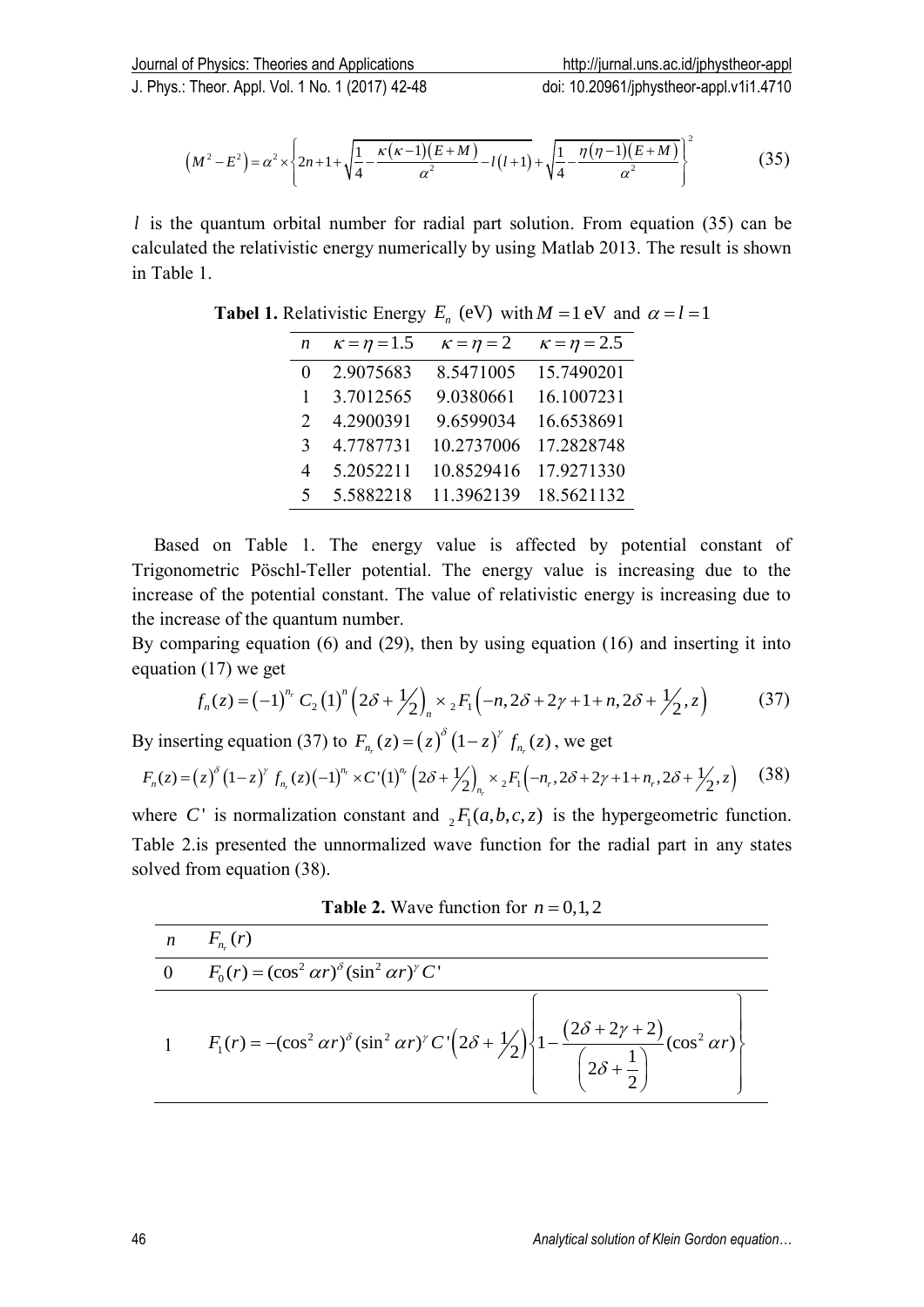nys.: Theor. Appl. Vol. 1 No. 1 (2017) 42-48  
\ndol: 10.20961/jpnystheor-appl.V111.4710  
\n
$$
F_2(r) = (\cos^2 \alpha r)^{\delta} (\sin^2 \alpha r)^{\gamma} C' (2\delta + \frac{1}{2}) (2\delta + \frac{3}{2}) \times
$$
\n
$$
2 \left\{ 1 - \frac{2(2\delta + 2\gamma + 3)}{(2\delta + \frac{1}{2})} (\cos^2 \alpha r) + \frac{(2\delta + 2\gamma + 3)(2\delta + 2\gamma + 4)}{(2\delta + \frac{1}{2}) (2\delta + \frac{3}{2})} (\cos^2 \alpha r)^2 \right\}
$$

## **5. Conclusion**

Klein Gordon equation for Trigonometric Pӧschl-Teller potential was obtained by using centrifugal term approximation*.* This equation was solved by using asymptotic iteration method*.* The relativistic energy spectrum and the wave function were obtained by using asymptotic iteration method. Based on the result, the relativistic energy is increasing due to the increase of potential constant and the quantum number value.

# **Acknowledgement**

This research was partly supported by Sebelas Maret University Higher Education Project Grant with contract No. 632/UN27.21/LT/2016

# **References**

- Alhaidari, A. D., Bahlouli, H., & Al-Hasan, A. (2006). Dirac and Klein-Gordon equations with equal scalar and vector potentials. *Physics Letters, Section A: General, Atomic and Solid State Physics*, *349*(1–4), 87–97. https://doi.org/10.1016/j.physleta.2005.09.008
- Barakat, T. (2006). The asymptotic iteration method for dirac and klein gordon equations with a linear scalar potential. *International Journal of Modern Physics A*, *21*(19), 4127–4135.
- Bayrak, O., & Boztosun, I. (2006). Arbitrary  $\ell$ -state solutions of the rotating Morse potential by the asymptotic iteration method. *Journal of Physics A: Mathematical and General*, *39*(22), 6955. https://doi.org/10.1088/0305- 4470/39/22/010
- Das, T. (2014). Exact Solutions of the Klein-Gordon Equation for q-Deformed Manning-Rosen Potential via Asymptotic Iteration Method. *arXiv:1409.1457v1 [Quant-Ph]*, 1–11.
- Ikhdair, S. M. (2011). Bound states of the Klein-Gordon equation in D-dimensions with some physical scalar and vector exponential-type potentials including orbital centrifugal term. *arXiv:1110.0943v1 [Quant-Ph]*, 1–25. Retrieved from http://arxiv.org/abs/1110.0943
- Ikhdair, S. M., & Sever, R. (2008). Solution of the D-dimensional Klein-Gordon equation with equal scalar and vector ring-shaped pseudoharmonic potential. *arXiv:0808.1002v1 [Quant-Ph]*, 1–14. https://doi.org/10.1142/S0129183108012923
- Momtazi, E., Rajabi, A. A., & Yazarloo, B. H. (2014). Analytical solution of the Klein Gordon equation under the Coulomb-like scalar. *Turkish Journal of Physics*,